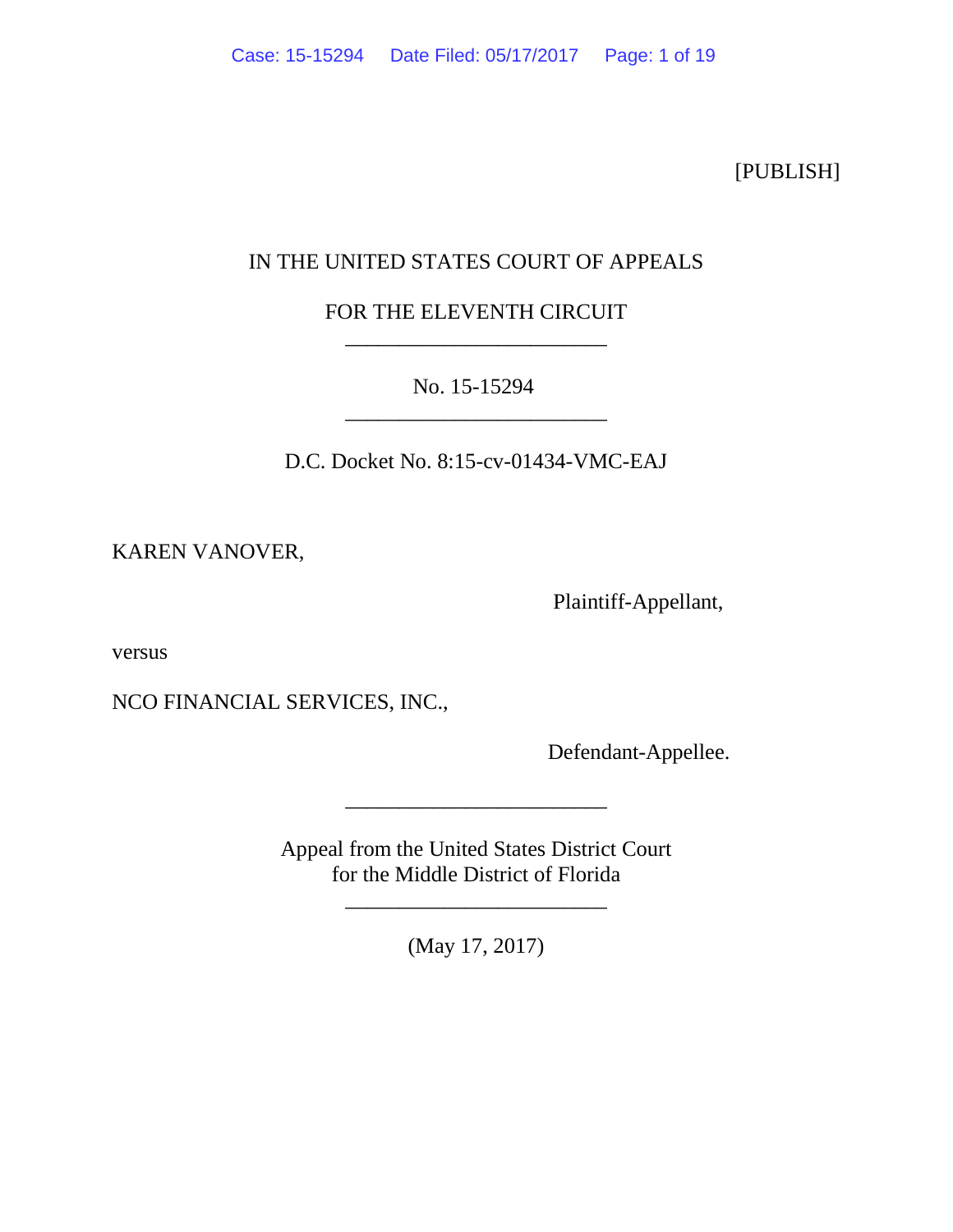Before TJOFLAT and HULL, Circuit Judges, and BYRON,<sup>[\\*](#page-1-0)</sup> District Judge. BYRON, District Judge:

Plaintiff-Appellant Karen Vanover ("Vanover") sued Defendant-Appellee NCO Financial Systems, Inc. ("NCO"), on April 23, 2014, for violations of the Telephone Consumer Protection Act ("TCPA"), 47 U.S.C. § 227, after NCO attempted to collect medical debts from her. See Vanover v. NCO Fin. Sys., Inc., Case No. 8:14-cv-964-T-35EAJ (M.D. Fla. 2014) (hereinafter "*Vanover I*"). Nearly one year after *Vanover I* was filed, Vanover sued NCO in Florida state court, alleging violations of the TCPA, the Fair Debt Collection Practices Act ("FDCPA"), 15 U.S.C. §§ 1692–1692p, and the Florida Consumer Collection Practices Act ("FCCPA"), Fla. Stat. §§ 595.55–.785. See Vanover v. NCO Fin. Sys., Inc., Case No. 2015-CA-1525WS (Fla. Cir. Ct. 2015) (hereinafter "*Vanover II*"). NCO removed the Florida state court action and filed a motion to dismiss for improper claim-splitting. Vanover thereafter amended her complaint in *Vanover II*, NCO renewed its motion to dismiss for claim-splitting, and Vanover sought leave to join additional parties and to amend her complaint a second time. The district court denied Vanover's motion to join additional parties and entered final judgment dismissing Vanover's Amended Complaint.

<span id="page-1-0"></span> <sup>\*</sup> The Honorable Paul G. Byron, United States District Judge for the Middle District of Florida, sitting by designation.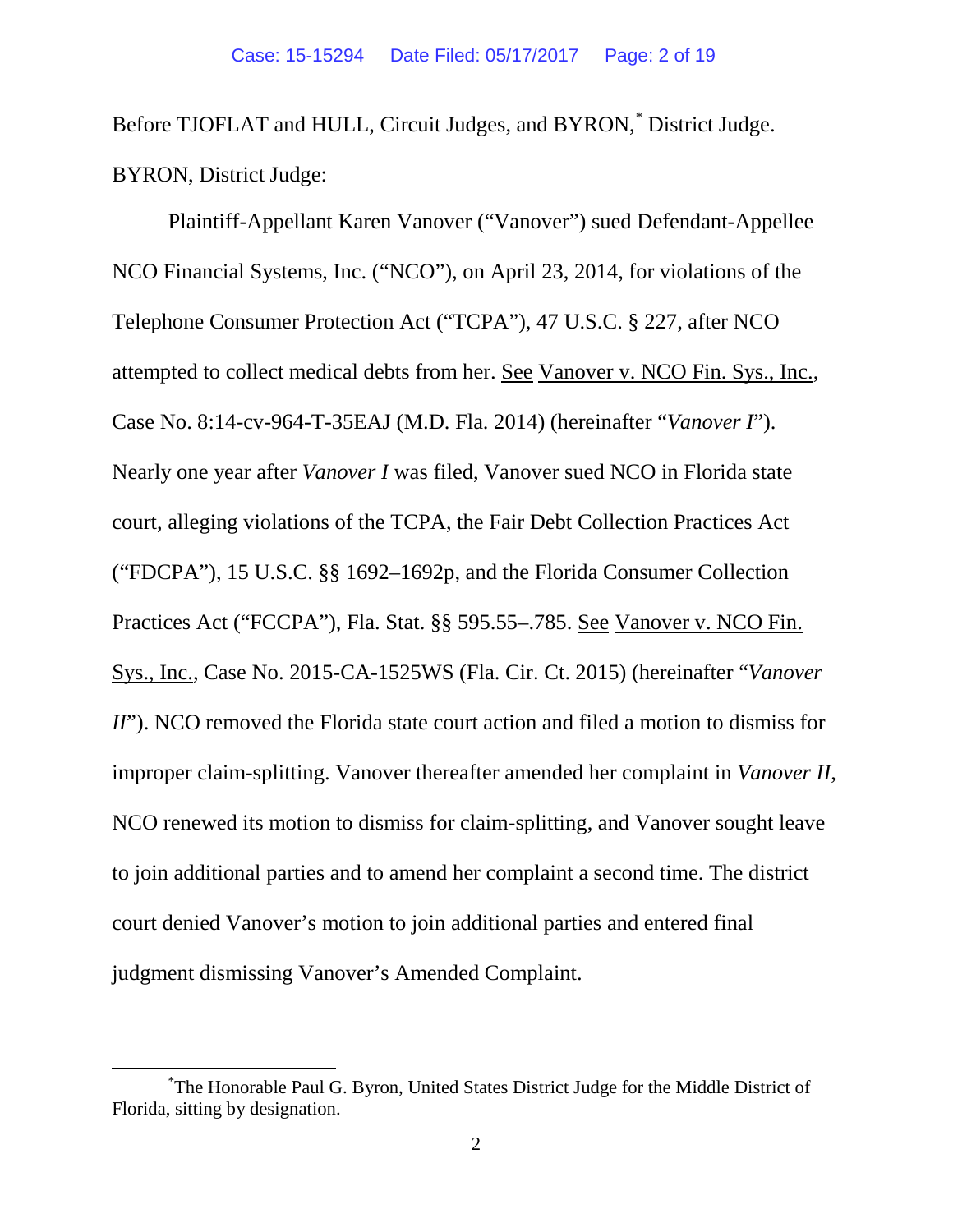This appeal involves two issues. First, Vanover alleges the district court erred by denying her motion to join additional parties. Second, Vanover claims the district court erred in dismissing *Vanover II* for improper claim-splitting.

After thorough review, and with the benefit of oral argument, we affirm.

### **I. BACKGROUND**

Whether a complaint may be dismissed for asserting claims which could and should have been presented in an earlier-filed complaint is an issue of first impression in this Circuit. Due to the nature of the claim-splitting doctrine, and because this appeal involves a Rule 12(b)(6) dismissal, we outline in detail the allegations in *Vanover I* and *Vanover II*. [1](#page-2-0)

# **A.** *Vanover I*

In *Vanover I*, Vanover alleges that during the twelve months prior to filing the complaint—April 2013 through April 2014—NCO violated the TCPA by calling her cellular telephone without express permission and in direct violation of her instructions, all in an attempt to collect medical debts allegedly owed by her to various hospitals. Vanover further contends that NCO employed an automatic telephone dialing system to place the debt collection calls. Under the TCPA, an

<span id="page-2-0"></span> $<sup>1</sup>$  As will be illuminated later in this opinion, the claim-splitting doctrine derives from the</sup> doctrine of res judicata. Since res judicata may be raised by way of a Rule 12(b)(6) motion to dismiss, so may the claim-splitting defense. See Concordia v. Bendekovic, 693 F.2d 1073, 1075– 76 (11th Cir. 1982) (advising that a district court may resolve the issue of res judicata at the pleading stage where the defense appears on the face of the plaintiff's complaint and the court is in possession of any judicially noticeable facts it needs to reach a decision).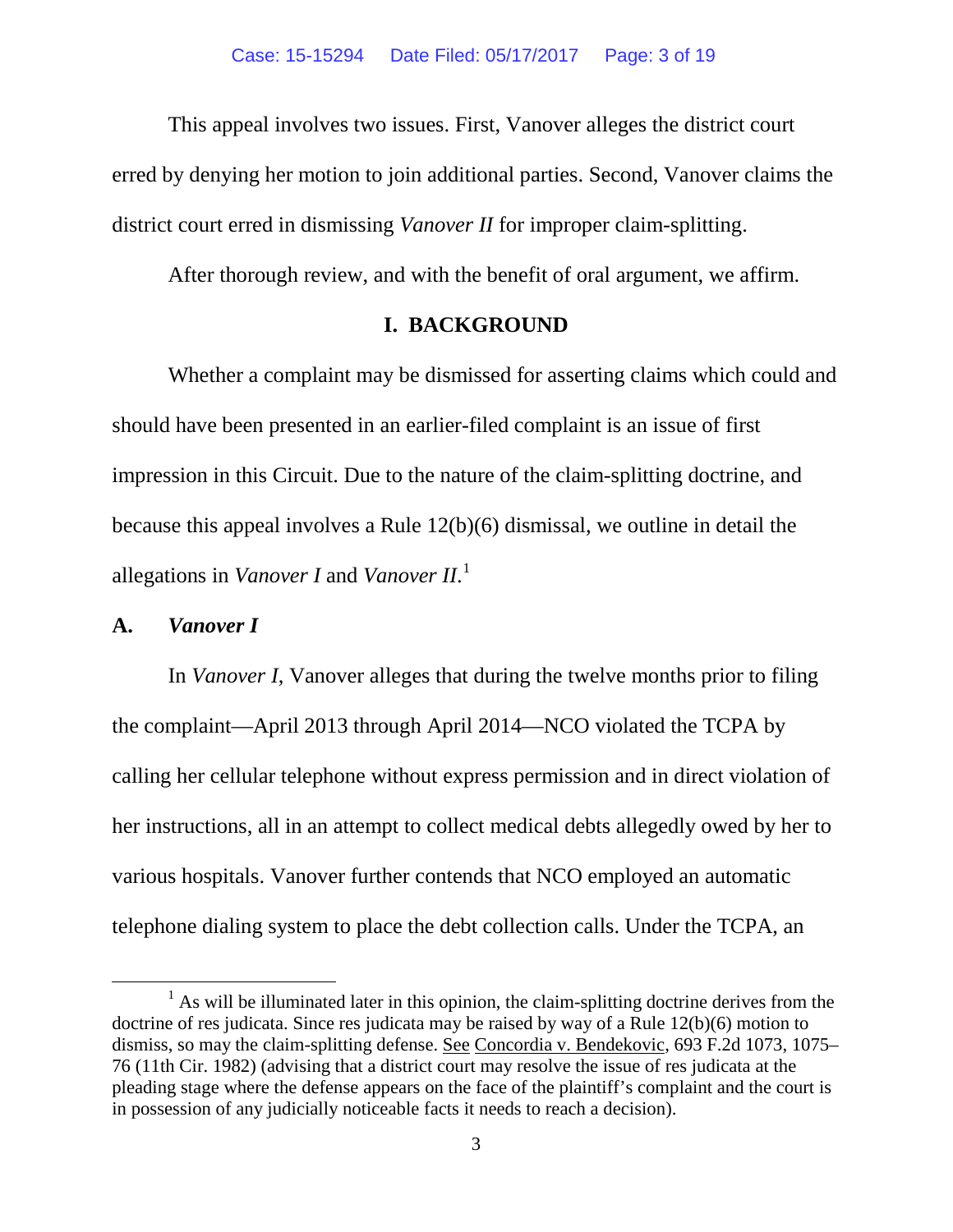automatic telephone dialing system ("ATDS") "means equipment which has the capacity—(A) to store or produce telephone numbers to be called, using a random or sequential number generator; and (B) to dial such numbers." 47 U.S.C. §  $227(a)(1)$ . The TCPA prohibits debt collection agencies such as NCO from calling a consumer using an ATDS except in an emergency or after obtaining the express consent of the consumer. <u>See</u> 47 U.S.C.  $\S$  227(b)(1)(A). On May 13, 2015, NCO moved for summary judgment in *Vanover I*, arguing that Vanover had consented to being contacted on her cellular telephone and asserting that NCO did not call her via an ATDS.

### **B.** *Vanover II*

One week later, on May 20, 2015, Vanover filed a complaint in Florida state court (*Vanover II*), alleging violations of the TCPA from April 2010 through November 2013, as well as violations of the FDCPA and the FCCPA. NCO removed the state court case to federal court and filed a motion to dismiss for improper claim-splitting. Vanover requested leave to amend her complaint, which was granted by the district court, and filed her Amended Complaint on July 31, 2015. Thereafter, NCO moved to dismiss the Amended Complaint in *Vanover II*, again citing the claim-splitting doctrine.

The Amended Complaint in *Vanover II* names the same plaintiff and defendant named in *Vanover I*. Also like *Vanover I*, the Amended Complaint in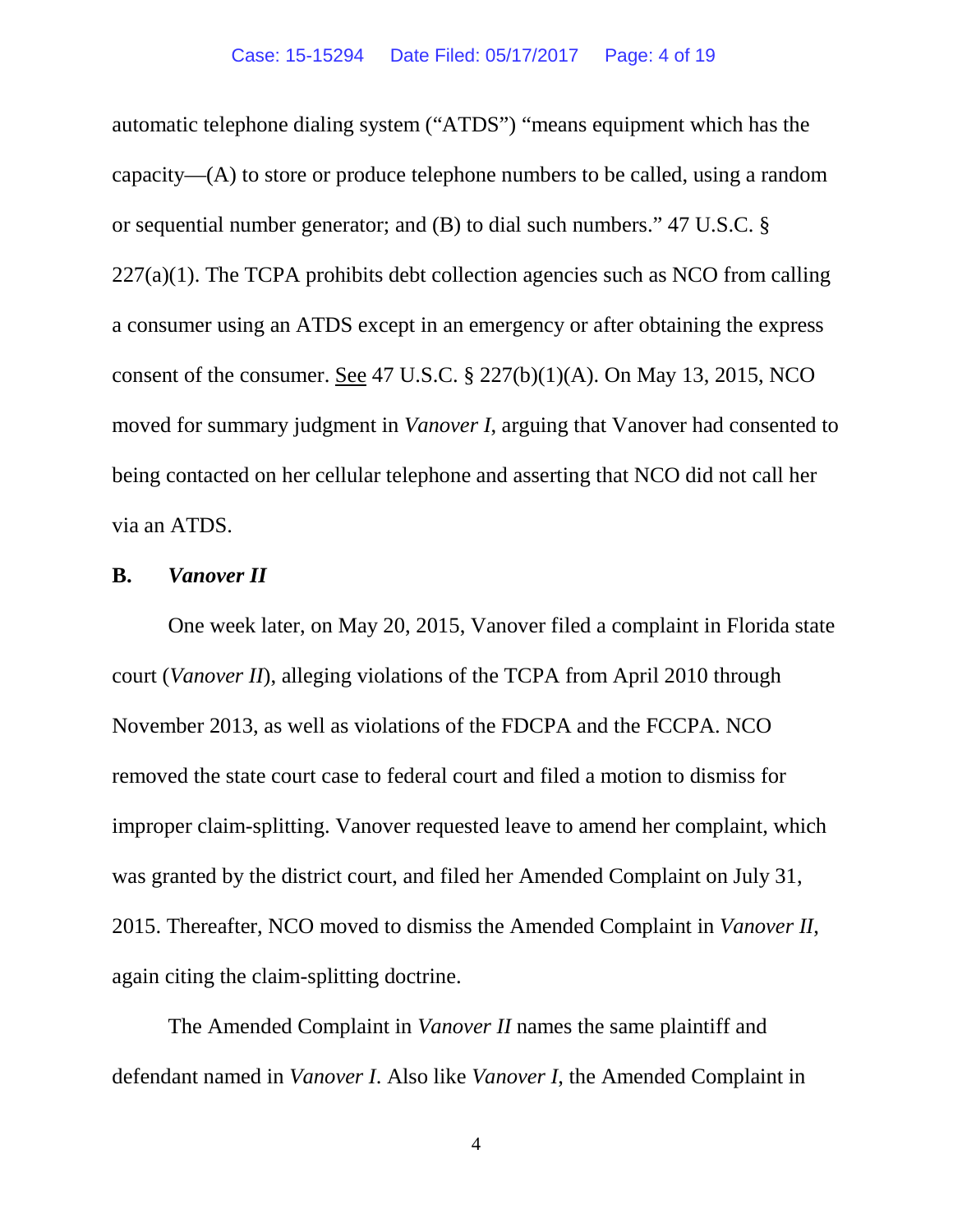*Vanover II* alleges that NCO was attempting to collect multiple unsubstantiated consumer medical debts from Vanover. The allegations in the Amended Complaint in *Vanover II* do not indicate, however, that the debts at issue in the subsequent lawsuit were different from the debts at issue in *Vanover I*. Vanover asserts that NCO used predictive dialers (ATDS) to contact her residential landline phone and her cellular phone hundreds of times beginning on April 11, 2010 and continuing through and including April 23, 2013. NCO is also alleged to have contacted third parties via their cellular, residential, and business telephone numbers to discuss Vanover's medical debts. Vanover contends that the medical debts were not owed because she is covered by Medicaid. Count One of the Amended Complaint in *Vanover II* asserts violations of the FDCPA arising from NCO contacting Vanover against her direction to cease and desist. Count Two sets forth the FCCPA state analogue to Count I, which is also predicated on NCO attempting to collect the medical debts after being instructed not to do so. Count Three is the previously described TCPA claim.

### **C. The District Court's Orders**

After NCO filed its Motion to Dismiss the Amended Complaint in *Vanover II*, Vanover sought leave to add Expert Global Solutions, Inc., formerly known as NCO Group, Inc., and Transworld Systems, Inc. as defendants in a proposed Second Amended Complaint. The district court denied the motion to join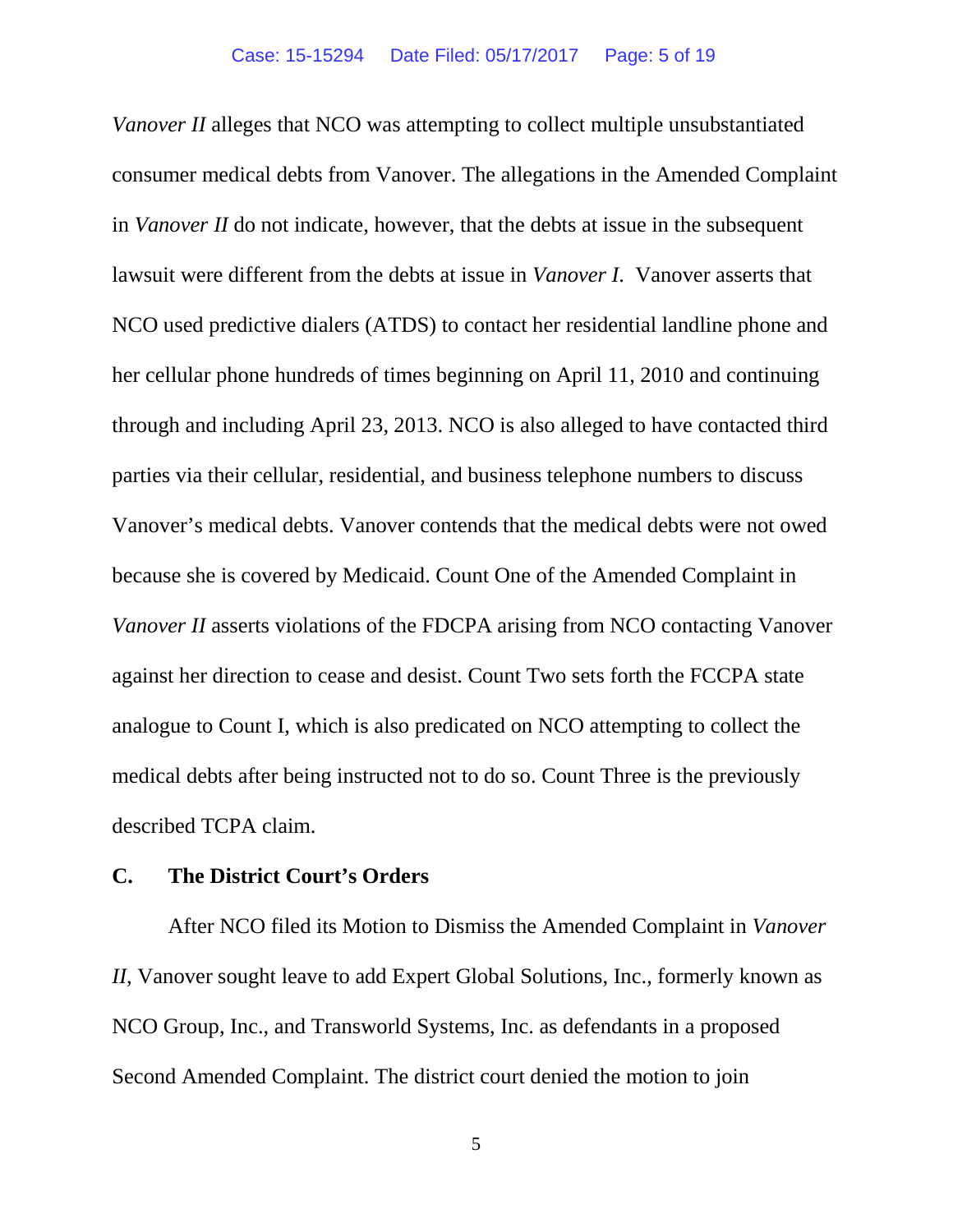additional parties. Thereafter, the district court granted NCO's motion to dismiss *Vanover II*, with prejudice, finding that *Vanover I* and *Vanover II* involve the same parties along with a common nucleus of operative fact and that, as a result, *Vanover II* violates the prohibition against claim-splitting.

### **II. STANDARD OF REVIEW**

"We review a district court's decision regarding the joinder of indispensable parties for abuse of discretion." Winn-Dixie Stores, Inc. v. Dolgencorp, LLC, 746 F.3d 1008, 1039 (11th Cir. 2014). While dismissal pursuant to Rule 12(b)(6) is normally subject to de novo review, the district judge's dismissal for claimsplitting was premised on the ability of the district court to manage its own docket; thus, the dismissal is reviewed under an abuse of discretion standard as well. See, e.g., Katz v. Gerardi, 655 F.3d 1212, 1217 (10th Cir. 2011) (holding that abuse of discretion standard controls when a district court's dismissal due to claim-splitting is based predominantly on case management grounds); Adams v. Cal. Dep't of Health Servs., 487 F.3d 684, 688 (9th Cir. 2007) (same), overruled on other grounds by Taylor v. Sturgell, 553 U.S. 880 (2008); Curtis v. Citibank, N.A., 226 F.3d 133, 138 (2d Cir. 2000) (same); Serlin v. Arthur Andersen & Co., 3 F.3d 221, 223 (7th Cir. 1993) (same). "A district court abuses its discretion when, in reaching a decision, it applies an incorrect legal standard, follows improper procedures in making the determination, or makes findings of fact that are clearly erroneous."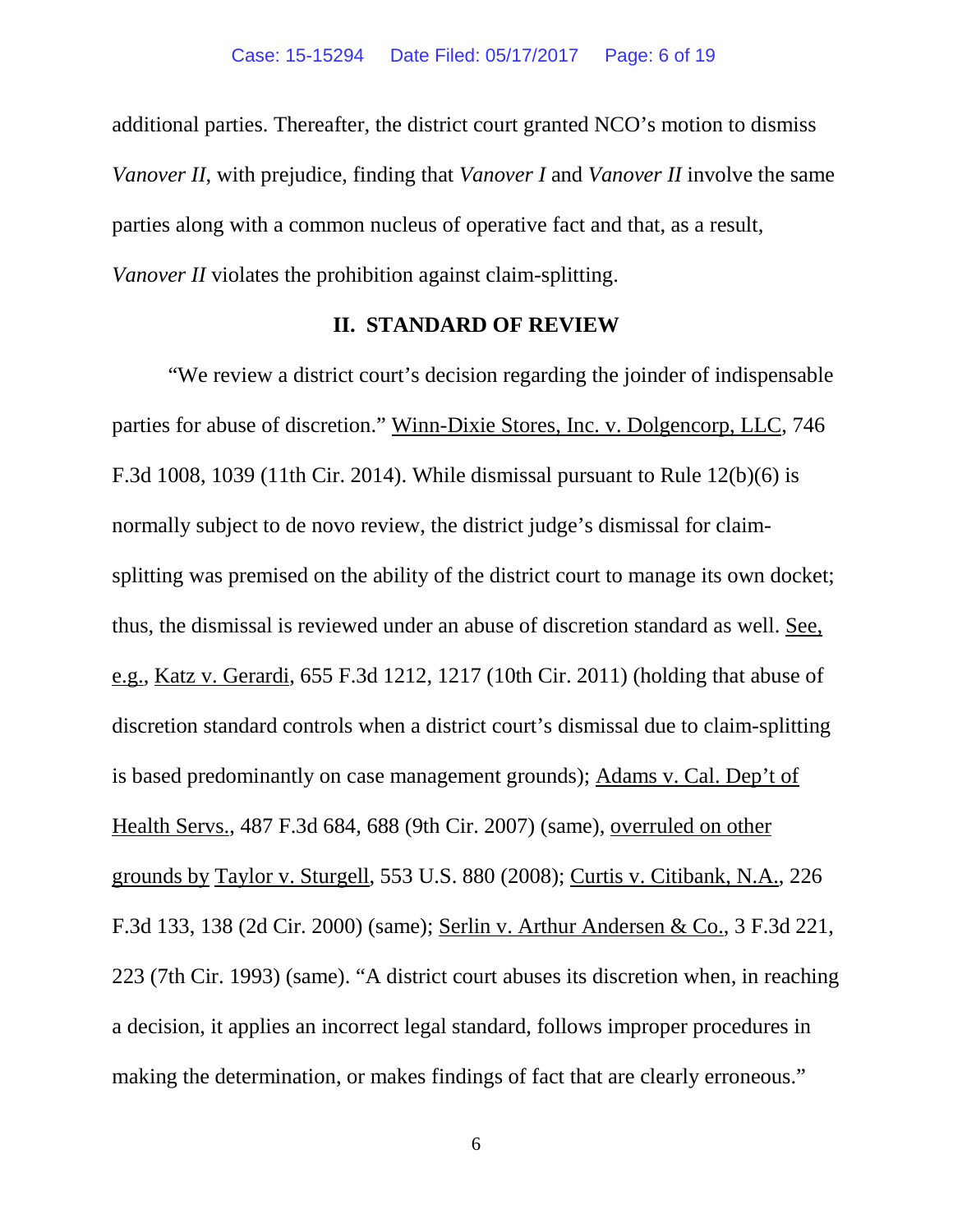Dolgencorp, 746 F.3d at 1039 (quoting United States v. Rigel Ships Agencies, Inc., 432 F.3d 1282, 1291 (11th Cir. 2005) (per curiam)).

#### **III. DISCUSSION**

#### **A. Vanover's Motion to Join Additional Parties**

In an attempt to defeat NCO's motion to dismiss the Amended Complaint in *Vanover II* for impermissible claim-splitting, Vanover moved to join Expert Global Solutions, Inc. ("EGS") and Transworld Systems, Inc. ("TSI") in a proposed Second Amended Complaint. Vanover asserts that TSI and NCO acted at the direction of their parent corporation, EGS, without specifying how EGS directs either TSI or NCO. Vanover further alleged that EGS, TSI, and NCO violated federal and state law when they attempted to collect medical debts after Vanover advised them she did not owe the alleged debts. Vanover contended that EGS, NCO, and TSI operated out of the same call centers when they called her residential and cellular telephones between April 8, 2011, and November 26, 2013. Vanover verified TSI's involvement in placing debt collection calls to her from screenshots on her cellular telephone taken on August 21, 24, and 25, 2012.

The proposed Second Amended Complaint alleges the same violations of the FDCPA, the FCCPA, and the TCPA as were asserted in the Amended Complaint that was the subject of NCO's motion to dismiss for improper claim-splitting. The proposed Second Amended Complaint detailed the same attempted collection of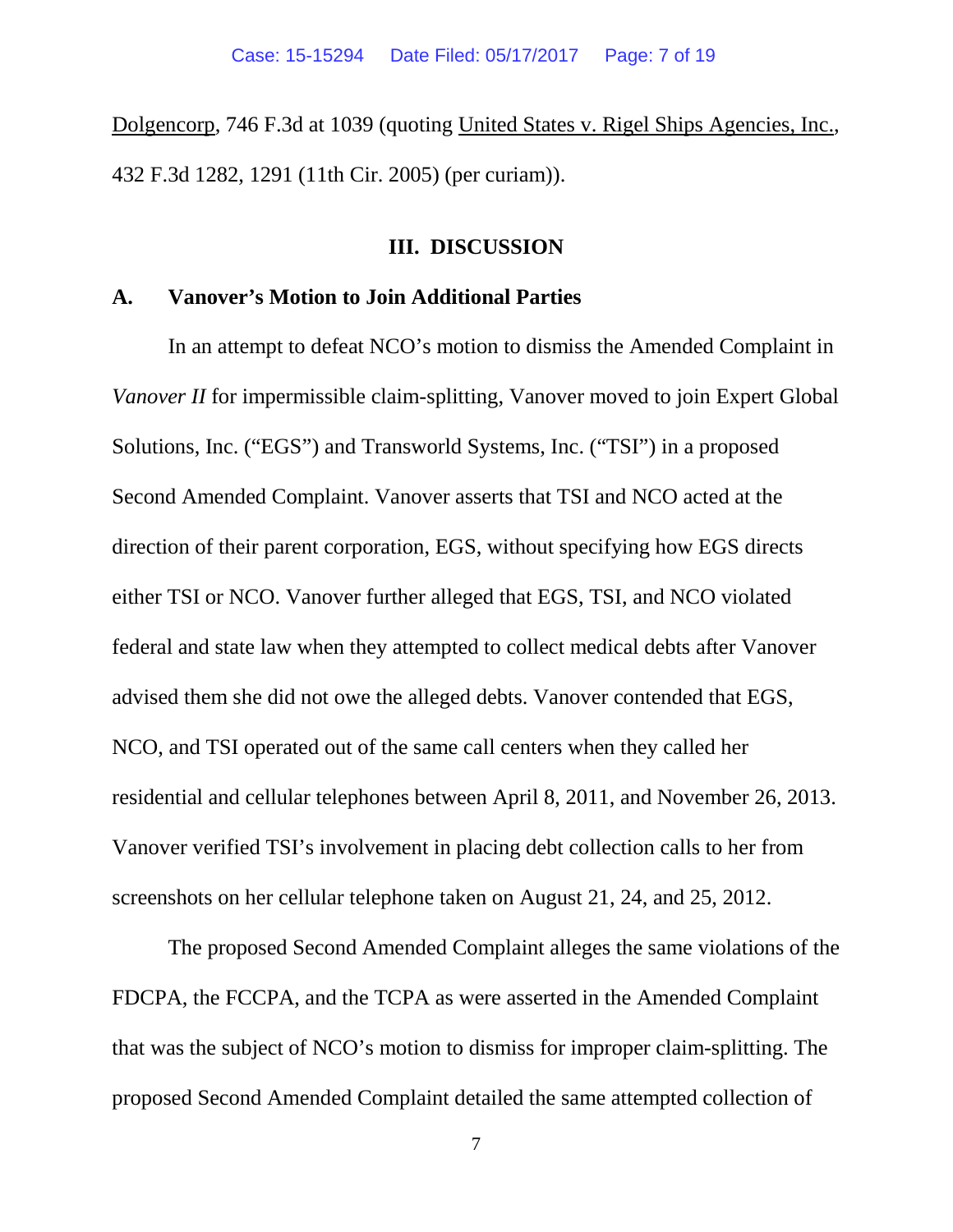#### Case: 15-15294 Date Filed: 05/17/2017 Page: 8 of 19

debts incurred on over twenty-one medical accounts as was alleged in the Amended Complaint, and these same medical accounts were the subject of the alleged unlawful collection efforts in *Vanover I*. Accordingly, in both *Vanover I* and *Vanover II*, Vanover alleged that NCO was attempting to collect debts incurred on the same medical accounts. Vanover sought to join TSI and EGS on the basis that the Court could not accord complete relief without them.

Federal Rule of Civil Procedure 19 governs the mandatory joinder of parties. First, the court must determine whether the absent party is a required party under Rule 19(a). Molinos Valle Del Cibao, C. por A. v. Lama, 633 F.3d 1330, 1344 (11th Cir. 2011). In general, an absent party is not a required party if that party's joinder would deprive the court of subject matter jurisdiction. See Fed. R. Civ. P. 19(a). Second, if the absent party is a required party, but joinder is not feasible—i.e., joinder would deprive the court of subject matter jurisdiction the court must consider " a list of factors to 'determine whether, in equity and good conscience, the action should proceed among the existing parties or should be dismissed.'" Id. (quoting Fed. R. Civ. P. 19(b)).

In this case, joining EGS and TSI would not have defeated the district court's subject matter jurisdiction. Thus, the issue is whether Vanover established that the district court could not accord complete relief without joining them.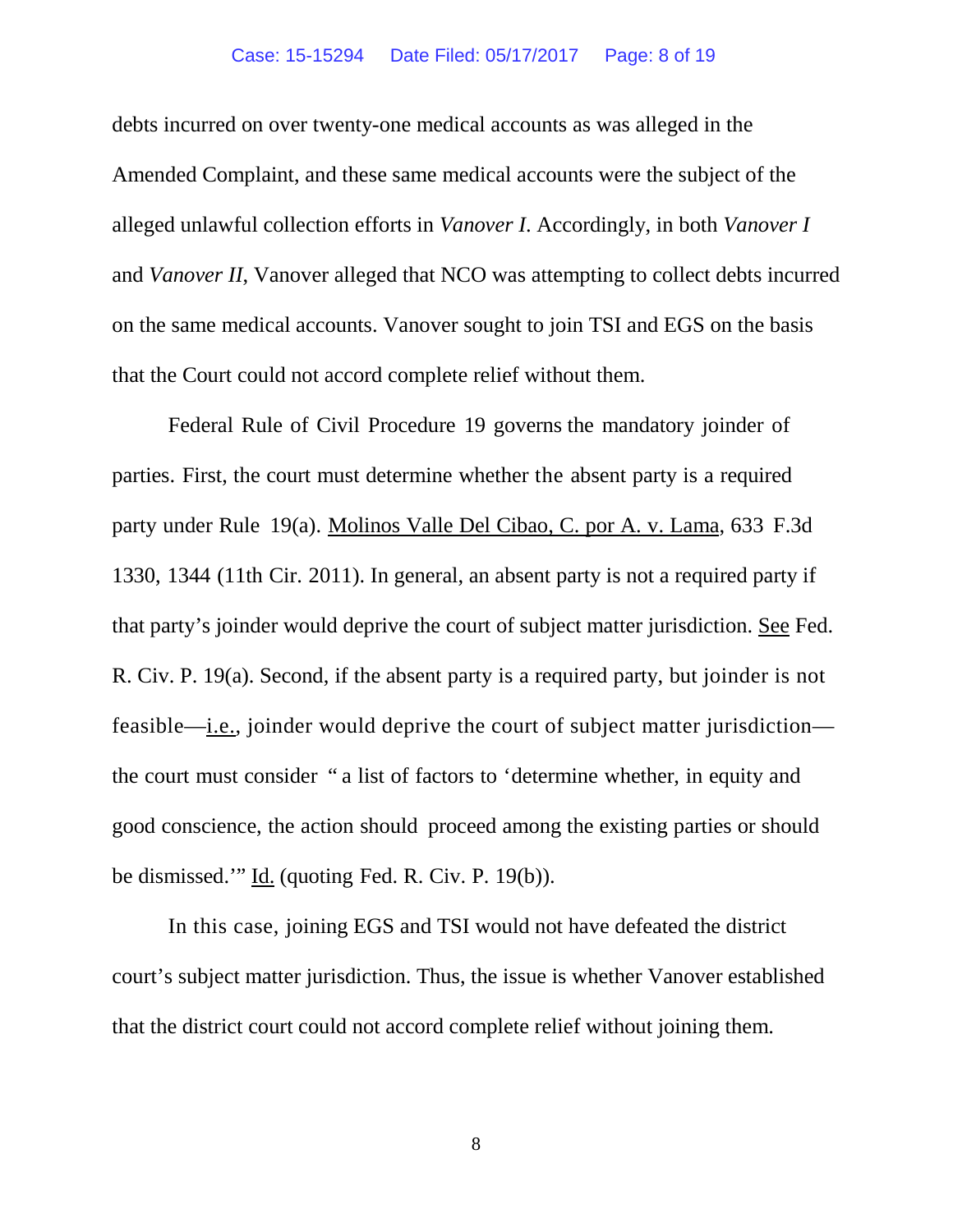The district judge concluded that Vanover failed to carry her burden under Rule 19(a) because she failed to demonstrate that she could not obtain full relief from NCO for money damages without joining EGS or TSI. Additionally, the district court found that Vanover failed to demonstrate how EGS, as the alleged parent of NCO, is liable for any violations of law allegedly committed by NCO, aside from the bald assertion that NCO acted at EGS's direction. See United States v. Bestfoods, 524 U.S. 51, 61 (1998) (reciting the fundamental principle that the existence of a parent-subsidiary relationship is not enough on its own to hold a parent company liable for the torts of its subsidiary). The district court further determined that Vanover failed to allege a basis for imposing vicarious liability against EGS based on the alleged acts of NCO; that is, there were no facts (alleged or proven) showing that EGS exercised actual control or direction over NCO's debt collection efforts.

The district court found that Vanover failed to demonstrate that TSI is a necessary and indispensable party because the motion to join additional parties and the proposed Second Amended Complaint failed to allege anything about the relationship between EGS, TSI, and NCO that would prevent Vanover from obtaining full relief for any allegedly unlawful communications from NCO. Moreover, as NCO argued below, TSI is alleged to be a California corporation whereas NCO is a Pennsylvania corporation, and the record is devoid of any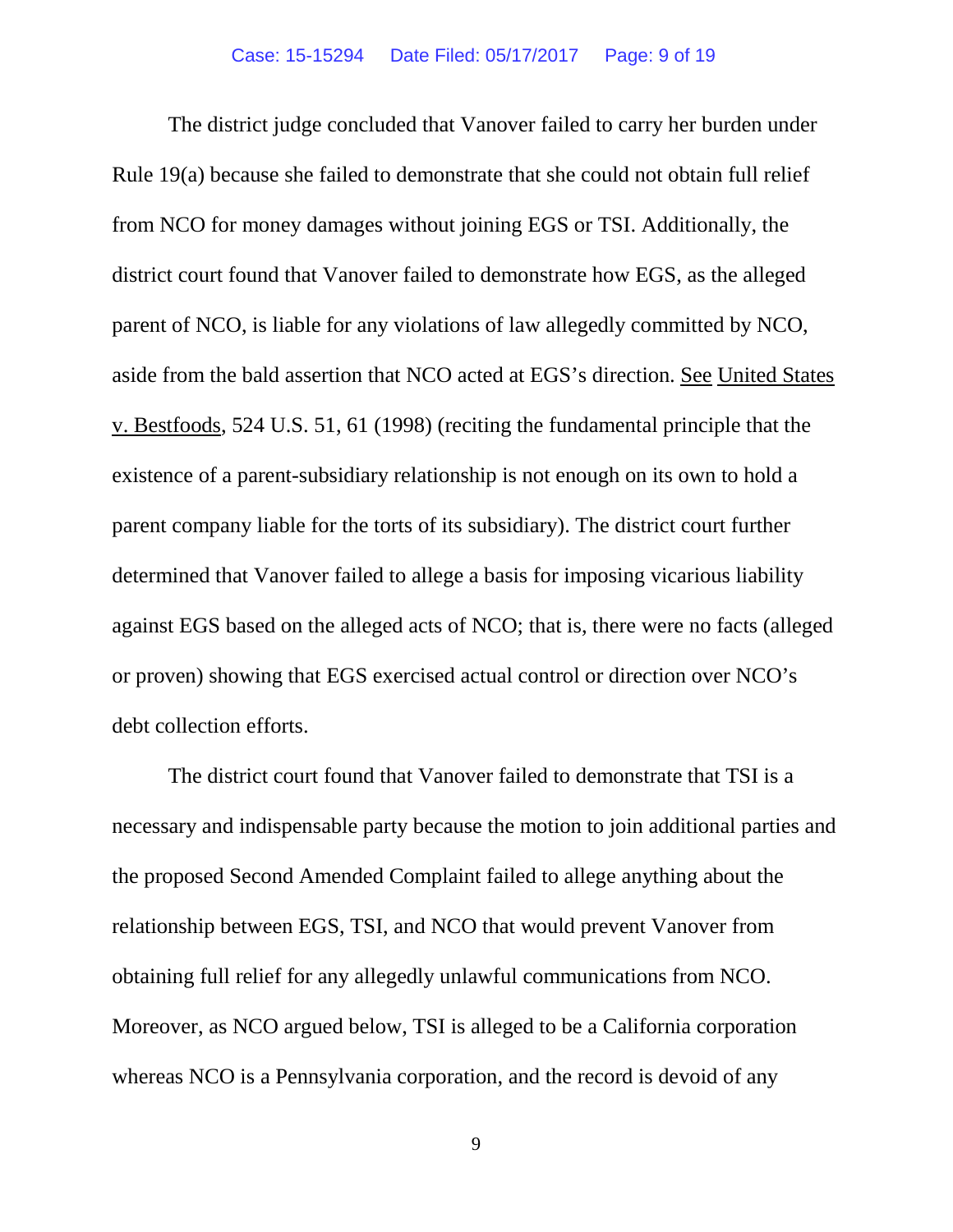allegation indicating that TSI acted in concert with or controlled the actions of NCO. See Barber v. Am.'s Wholesale Lender, 289 F.R.D. 364, 367–68 (M.D. Fla. 2013) (severing the plaintiff's claims against numerous defendants where there were no allegations that the defendants engaged in concerted activity). Accordingly, we find that the district court did not err in denying the joinder of EGS and TSI pursuant to Rule 19(a).

Vanover alternatively sought to join EGS and TSI pursuant to Rule 20(a), which governs permissive joinder of parties. Rule 20(a) requires a plaintiff to demonstrate two prerequisites in order to permissively join a party: first, the claims against the party to be joined must "aris[e] out of the same transaction or occurrence, or series of transactions or occurrences," and second, there must be some question of law or fact common to all parties to be joined. Alexander v. Fulton Cty., 207 F.3d 1303, 1323 (11th Cir. 2000), overruled on other grounds by Manders v. Lee, 338 F.3d 1304 (11th Cir. 2003) (en banc). Joinder is "strongly encouraged" and the rules are construed generously "toward entertaining the broadest possible scope of action consistent with fairness to the parties." United Mine Workers of Am. v. Gibbs, 383 U.S. 715, 724 (1966). However, district courts have "broad discretion to join parties or not and that decision will not be overturned as long as it falls within the district court's range of choices." Swan v. Ray, 293 F.3d 1252, 1253 (11th Cir. 2002) (per curiam).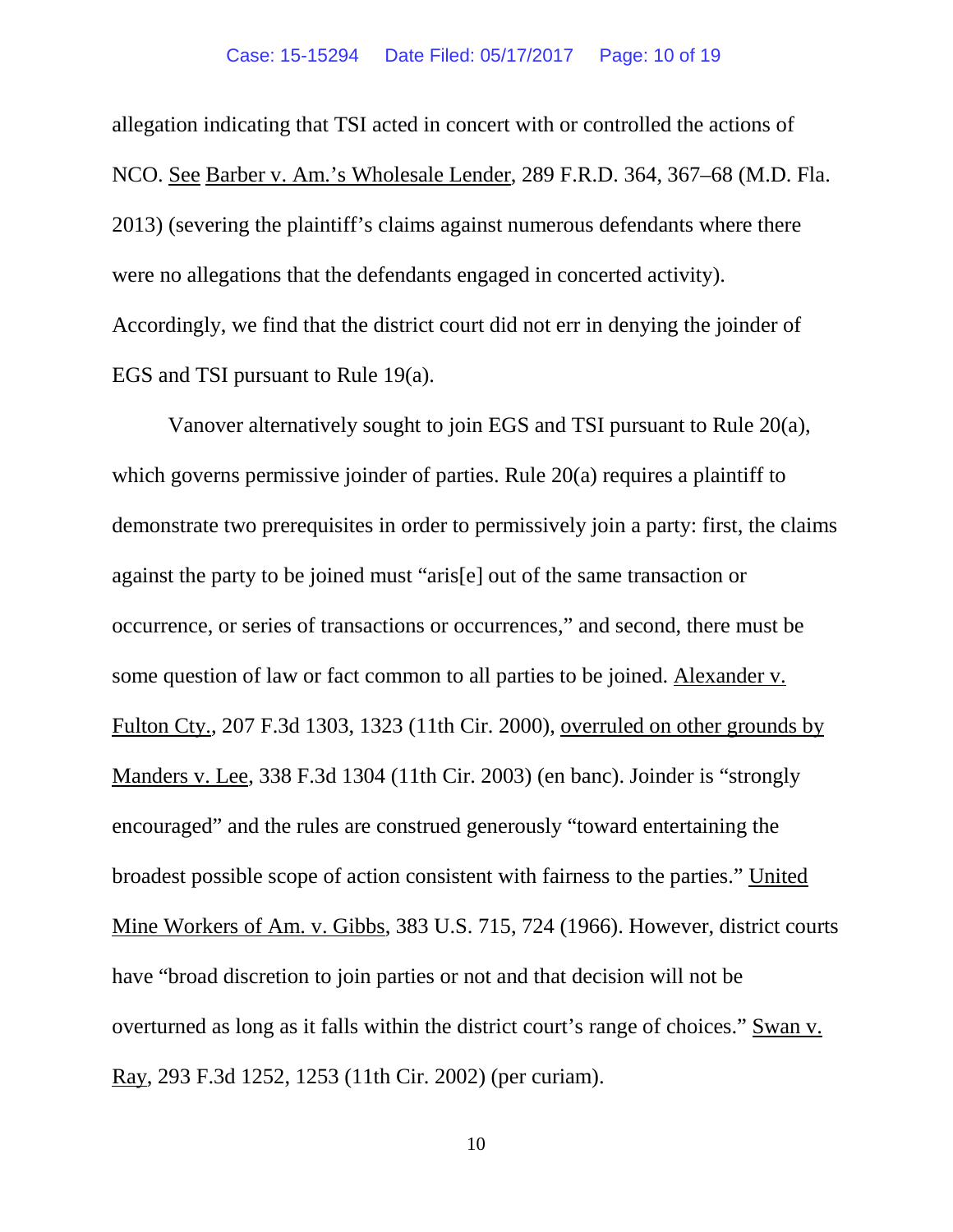The district court balanced the policy considerations that weigh against the desirability of joining EGS and TSI, and denied Vanover's motion for permissive joinder. The district court noted that NCO faced duplicative litigation in *Vanover I* and *Vanover II*, specifically finding that both lawsuits arose out of the same underlying conduct—the collection of medical debts allegedly owed by Vanover. The district court further observed that NCO moved to dismiss the Amended Complaint in *Vanover II* for improper claim-splitting. Accordingly, the district court found that allowing Vanover to join EGS and TSI in an attempt to defeat NCO's motion to dismiss would have the undesirable effect of exposing NCO to potential conflicting liability and inconsistent judgments. Since Vanover could have added EGS and TSI as parties in *Vanover I*, the district court determined that permissive joinder was not in the interest of justice and would not advance judicial economy.

The district court was also unpersuaded by Vanover's argument that she had just become aware that EGS and TSI should be joined. By Vanover's own admission, TSI's alleged involvement in attempting to collect the medical debts was confirmed from Vanover's cellular telephone in August 2012, before she filed *Vanover I*. Similarly, Vanover failed to allege that she had been unaware that EGS was the parent company of NCO prior to filing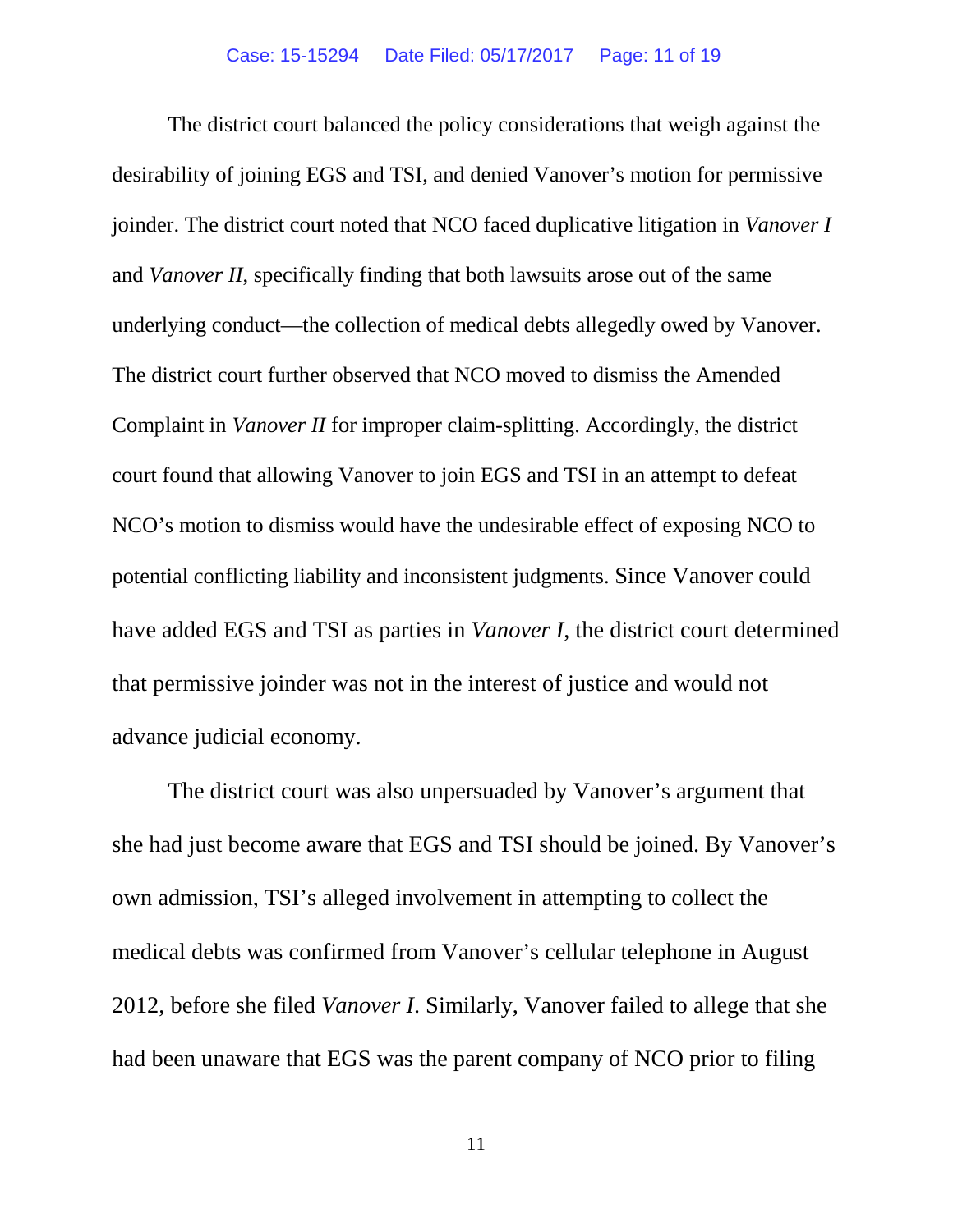*Vanover I*. Vanover's motion to join additional parties, if granted, would have had the effect of forcing NCO to incur additional delay and related costs of litigation, which could have been avoided had Vanover amended her complaint in *Vanover I*. [2](#page-11-0)

This Court finds that the district court did not abuse its discretion in denying the permissive joinder of EGS and TSI. To be sure, Vanover's failure to timely amend her Complaint in *Vanover I* to include EGS and TSI does not justify subjecting NCO to duplicative litigation. Vanover's contention that NCO could have moved to consolidate *Vanover II* with *Vanover I* as opposed to seeking dismissal is similarly unpersuasive in that NCO had no obligation to seek consolidation of the actions. Further, as the district court aptly noticed, Vanover had nine months to amend her complaint in *Vanover I*, but she failed to do so. See Estate of Amergi ex rel. Amergi v. Palestinian Auth., 611 F.3d 1350, 1367 (11th Cir. 2010) (affirming district court's decision to sever based on case management concerns); United States v. Timmons, 672 F.2d 1373, 1380 (11th Cir. 1982) (affirming district court's denial of joinder pursuant to Fed. R. Civ. P. 20(a) and finding that permissive

<span id="page-11-0"></span> $2$  Vanover contends she was prevented by the district court from engaging in any discovery relevant to the FDCPA and FCCPA claims. We find, however, that Vanover failed to raise this issue below in the district court, thereby precluding appellate review. See Depree v. Thomas, 946 F.2d 784, 793 (11th Cir. 1991).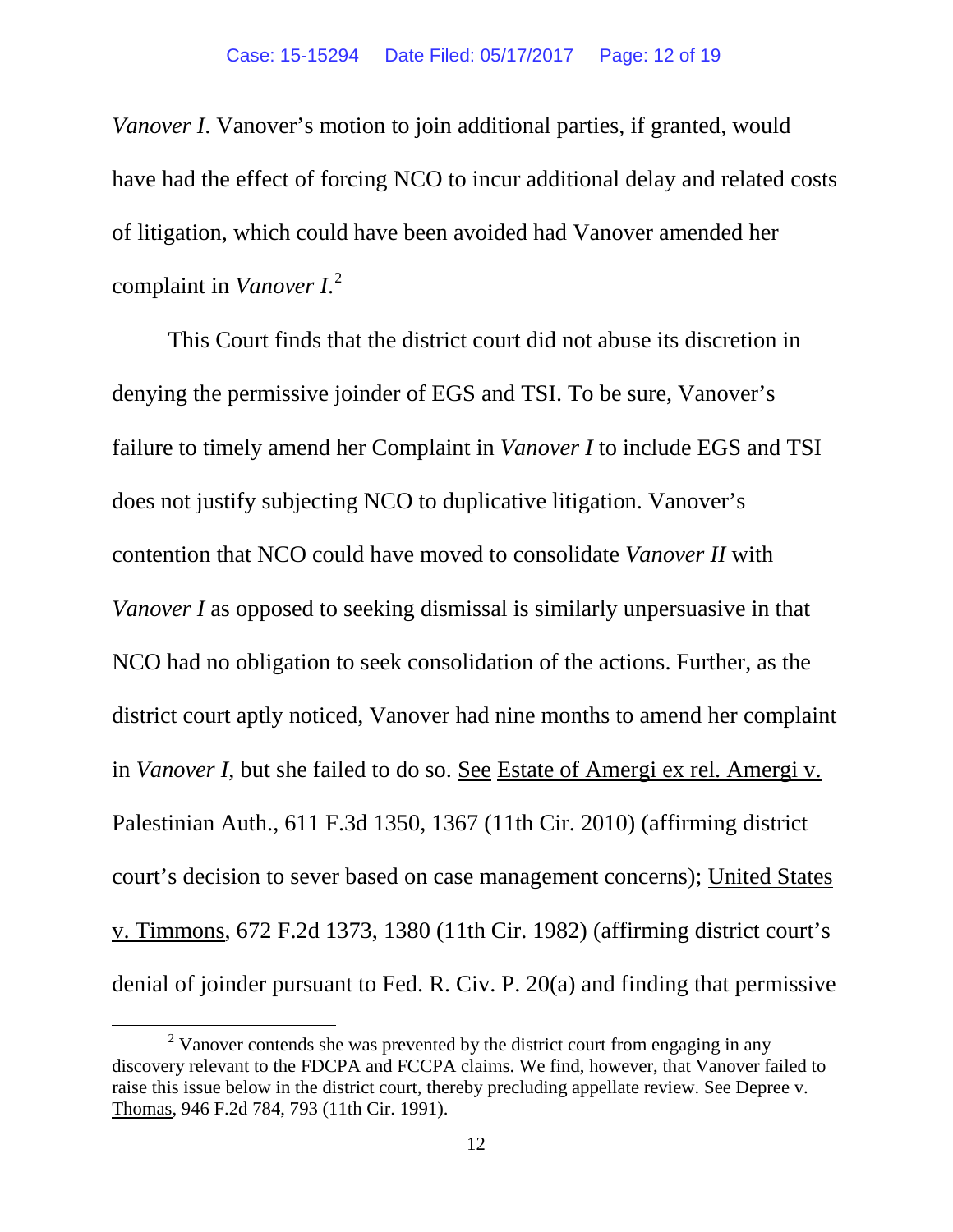joinder was unwarranted due to "the late stage of the proceedings"). Accordingly, the district court properly acted within its discretion when it denied Vanover's motion to permissively join EGS and TSI as well.

# **B. NCO's Motion to Dismiss for Improper Claim-Splitting**

Once the district court disposed of Vanover's Motion to Join Additional Parties, it proceeded to NCO's Motion to Dismiss the Amended Complaint in *Vanover II* for improper claim-splitting.<sup>[3](#page-12-0)</sup> This is an issue of first impression in this Circuit, although several federal circuit courts and district courts within Florida have comprehensively analyzed the claim-splitting doctrine.

For example, the Tenth Circuit in Katz v. Gerardi, confronted the issue of "whether a plaintiff can split potential legal claims against a defendant by bringing them in two different lawsuits" and held that "related claims must be brought in a single cause of action." 655 F.3d 1212, 1214 (10th Cir. 2011). The plaintiff in Katz was a minority shareholder in a real estate investment trust which entered into a merger agreement wherein two investors acquired all of the outstanding public shares. Id. at 1214. The plaintiff sued alleging the offering documents associated with the merger contained false and misleading statements or omissions. Id. Another shareholder, Infinity Clark Street Operating, filed a class action lawsuit in

<span id="page-12-0"></span> $3$  "The 'claim splitting doctrine' applies where a second suit has been filed before the first suit has reached a final judgment." Zephyr Aviation III, L.L.C. v. Keytech Ltd., No. 8:07-CV-227-T-27TGW, 2008 WL 759095, at \*6 (M.D. Fla. Mar. 20, 2008).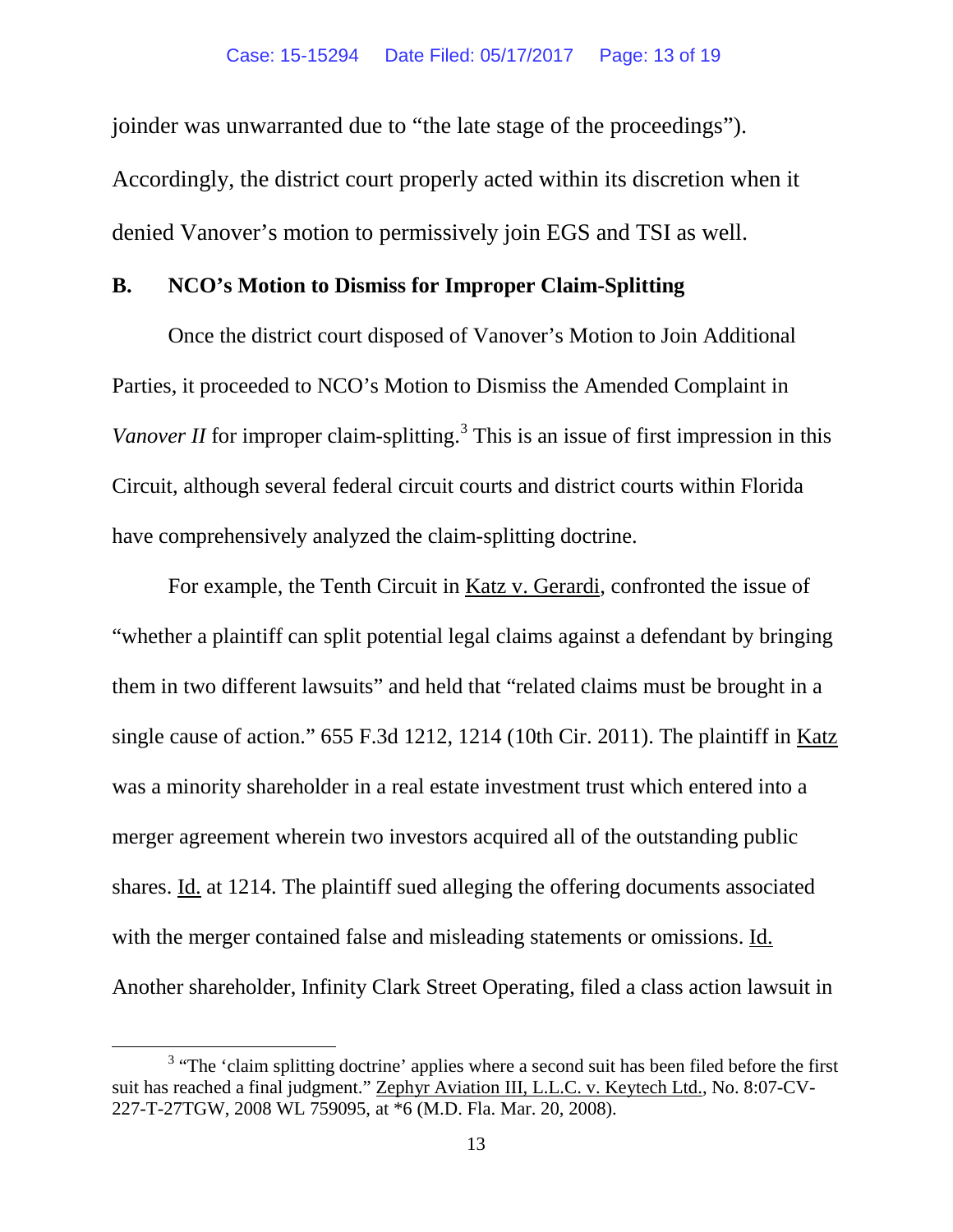federal court alleging breach of contract and breach of fiduciary duty claims related to the merger which was stayed pending arbitration. Id. Katz thereafter filed a separate class action lawsuit in an Illinois state court that was removed to federal court asserting security law claims related to the merger and subsequently amended the class action to join Infinity as a plaintiff. Id. The district court dismissed Infinity from the Katz's complaint, finding that joinder of Infinity resulted in the improper splitting of claims which could have been brought in Infinity's earlier class action lawsuit. Id. The district court held, and the Tenth Circuit agreed, that:

> The rule against claim-splitting requires a plaintiff to assert all of its causes of action arising from a common set of facts in one lawsuit. By spreading claims around in multiple lawsuits in other courts or before other judges, parties waste "scarce judicial resources" and undermine "the efficient and comprehensive disposition of cases."

Id. at 1217 (quoting Hartsel Springs Ranch of Colo., Inc. v. Bluegreen Corp., 296 F.3d 982, 985 (10th Cir. 2002)); see also Curtis v. Citibank N.A., 226 F.3d 133, 139 (2d Cir. 2000) ("[P]laintiffs have no right to maintain two actions on the same subject in the same court, against the same defendant at the same time.").

Indeed, "[i]t is well settled that a plaintiff 'may not file duplicative complaints in order to expand their legal rights." Greene v. H & R Block E. Enters., Inc., 727 F. Supp. 2d 1363, 1367 (S.D. Fla. 2010) (quoting Curtis, 226 F.3d at 140). The claim-splitting doctrine thereby "ensures that a plaintiff may not 'split up his demand and prosecute it by piecemeal, or present only a portion of the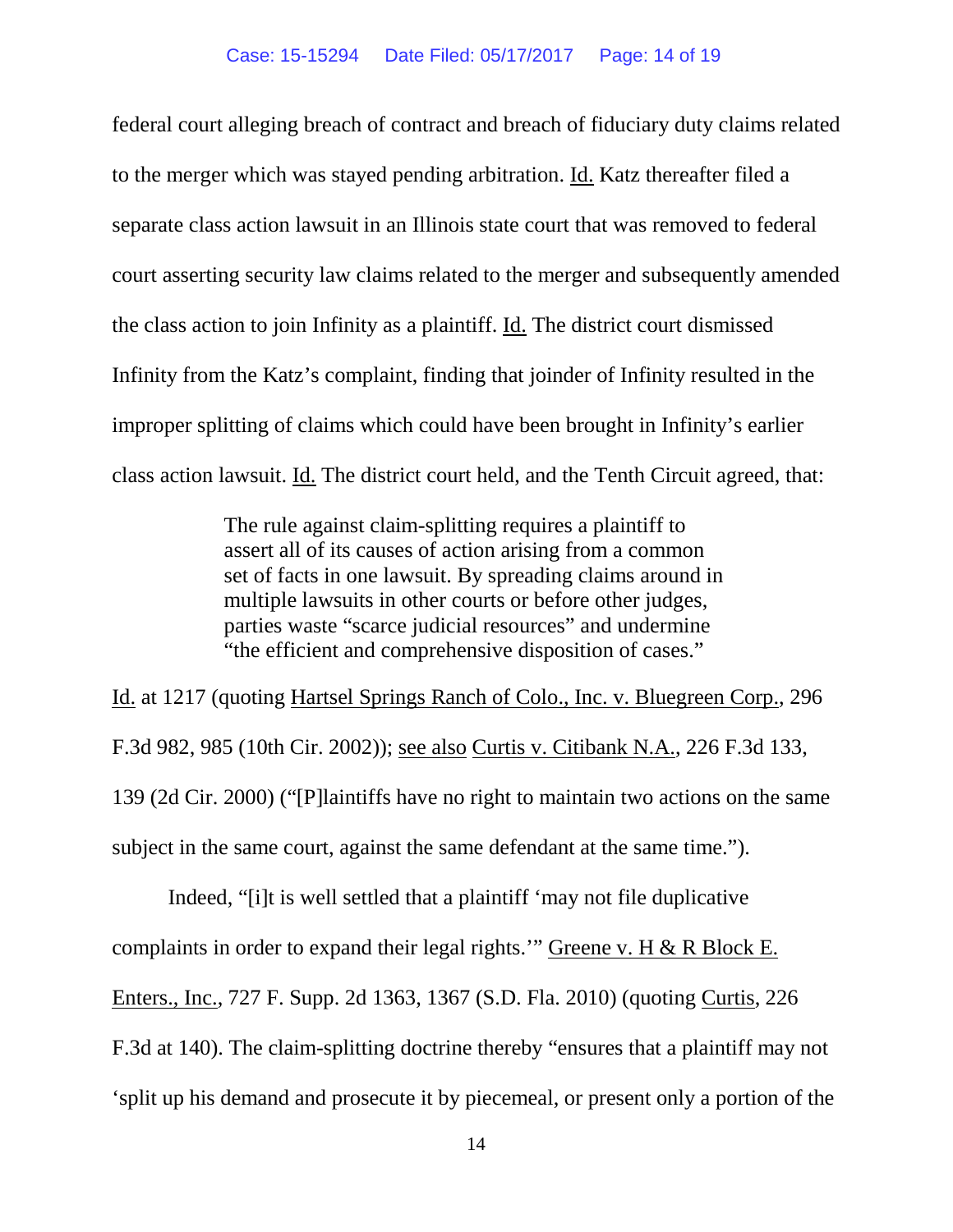grounds upon which relief is sought, and leave the rest to be presented in a second suit, if the first fails.'" Id. (quoting Stark v. Starr, 94 U.S. 477, 485 (1876)). The claim-splitting doctrine thus "ensure[s] fairness to litigants and . . . conserve[s] judicial resources." Id.

Claim-splitting has been analyzed as an aspect of res judicata or claim preclusion. See, e.g., Davis v. Sun Oil Co., 148 F.3d 606, 613 (6th Cir. 1998) (per curiam) (referring to claim-splitting as "the 'other action pending' facet of the *res judicata* doctrine"); Shaver v. F.W. Woolworth Co., 840 F.2d 1361, 1365 (7th Cir. 1988) (observing that "the doctrine of *res judicata* doctrine prevents the splitting of a single cause of action and the use of several theories of recovery as the basis for separate suits"); Khan v. H & R Block E. Enters., Inc., No. 11-20335-Civ, 2011 WL 3269440, at \*6 (S.D. Fla. July 29, 2011) ("[F]ederal courts borrow from the *res judicata* test for claim preclusion to determine whether [a] plaintiff['s] claims were split improperly."). While claim-splitting and res judicata both promote judicial economy and shield parties from vexatious and duplicative litigation, "claim splitting is more concerned with the district court's comprehensive management of its docket, whereas res judicata focuses on protecting the finality of judgments." Katz, 655 F.3d at 1218. Accordingly, the Tenth Circuit's test for claim-splitting "is not whether there is finality of judgment, but whether the first suit, assuming it were final, would preclude the second suit." Id. We agree with the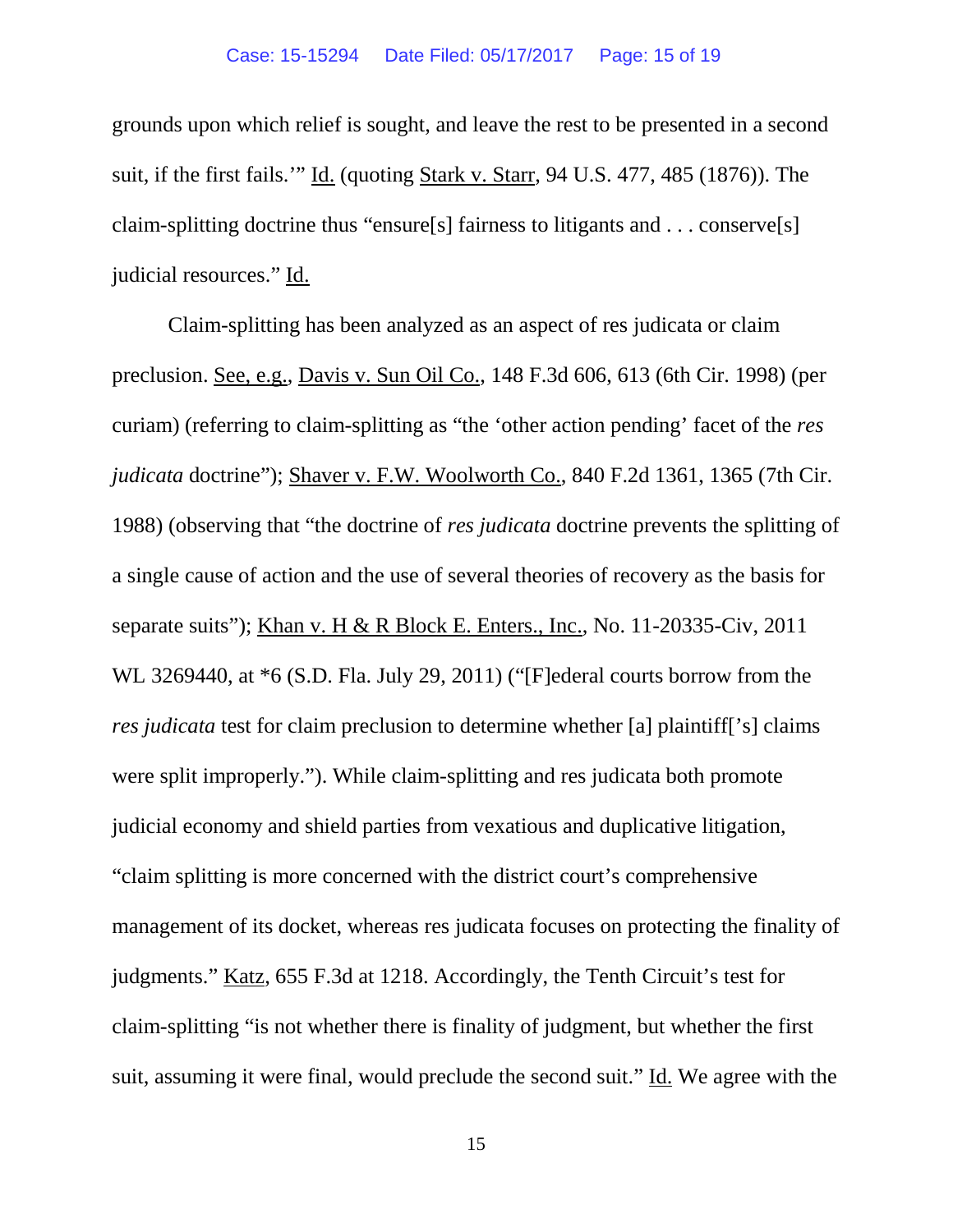test announced by the Tenth Circuit and concur that it "makes sense, given that the claim-splitting rule exists to allow district courts to manage their docket and dispense with duplicative litigation." Id. at 1218–19.

The district court in this case properly applied a two-factor test whereby the court "analyzes (1) whether the case involves the same parties and their privies, and (2) whether separate cases arise from the same transaction or series of transactions." Khan, 2011 WL 3269440, at \*6. Successive causes of action arise from the same transaction or series of transactions when the two actions are based on the same nucleus of operative facts. Petro-Hunt, L.L.C. v. United States, 365 F.3d 385, 395–96 (5th Cir. 2004) (internal citations, quotations, and alterations omitted). The Fifth Circuit has adopted the transactional test of the Restatement (Second) of Judgments, § 24, which instructs the district court to consider the following factors:

> What factual grouping constitutes a "transaction," and what groupings constitute a "series," are to be determined pragmatically, giving weight to such considerations as whether the facts are related in time, space, origin, or motivation, whether they form a convenient trial unit, and whether their treatment as a unit conforms to the parties' expectations or business understanding or usage. [Hence,] "[t]he critical issue is whether the two actions under consideration are based on the *same nucleus of operative facts*."

Petro-Hunt, 365 F.3d at 396 (footnotes omitted); see also Hatch v. Boulder Town Council, 471 F.3d 1142, 1150 (10th Cir. 2006) ("Under the transactional test, a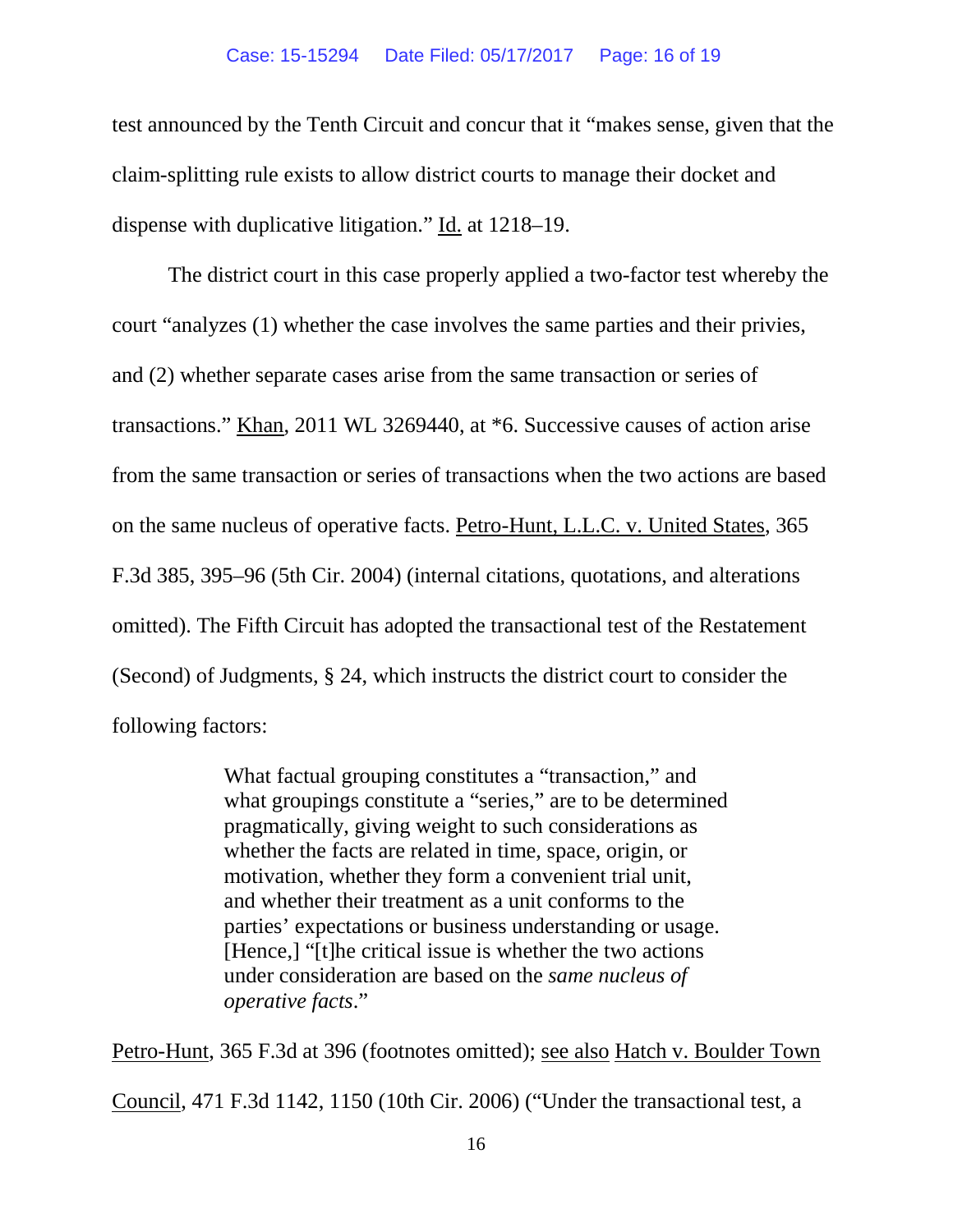#### Case: 15-15294 Date Filed: 05/17/2017 Page: 17 of 19

new action will be permitted only where it raises *new and independent* claims, not part of the previous transaction, based on the new facts.").

Vanover argues that the operative or transactional nucleus of facts related to her TCPA claims in *Vanover I* are limited to whether NCO placed calls to her cellular telephone using an ATDS without her express consent. Vanover asserts that the claims asserted in *Vanover II* are distinct and relate to abusive and harassing communications in the collection of consumer debts prohibited by the FDCPA and FCCPA. However, the distinction Vanover draws between *Vanover I*  and *Vanover II* is artificially narrow and runs contrary to the prohibition against bringing a successive cause of action arising from the same nucleus of operative facts. See Petro-Hunt, 365 F.3d at 395–96.

The district court correctly found that the first prong of the claim-splitting analysis is satisfied, as the parties are identical in *Vanover I* and *Vanover II*. Turning to the second prong, the district court found the claims asserted in *Vanover I* and *Vanover II* are based on the same nucleus of operative facts, notwithstanding Vanover's attempt to distinguish between the two actions. Vanover takes the position that *Vanover II* involves calls that began in April 2010—earlier than the date alleged in *Vanover I*—and that *Vanover II* involves calls NCO made to her residential telephone and to third parties—unlike the allegations made in *Vanover I* where NCO is alleged to have called only Vanover's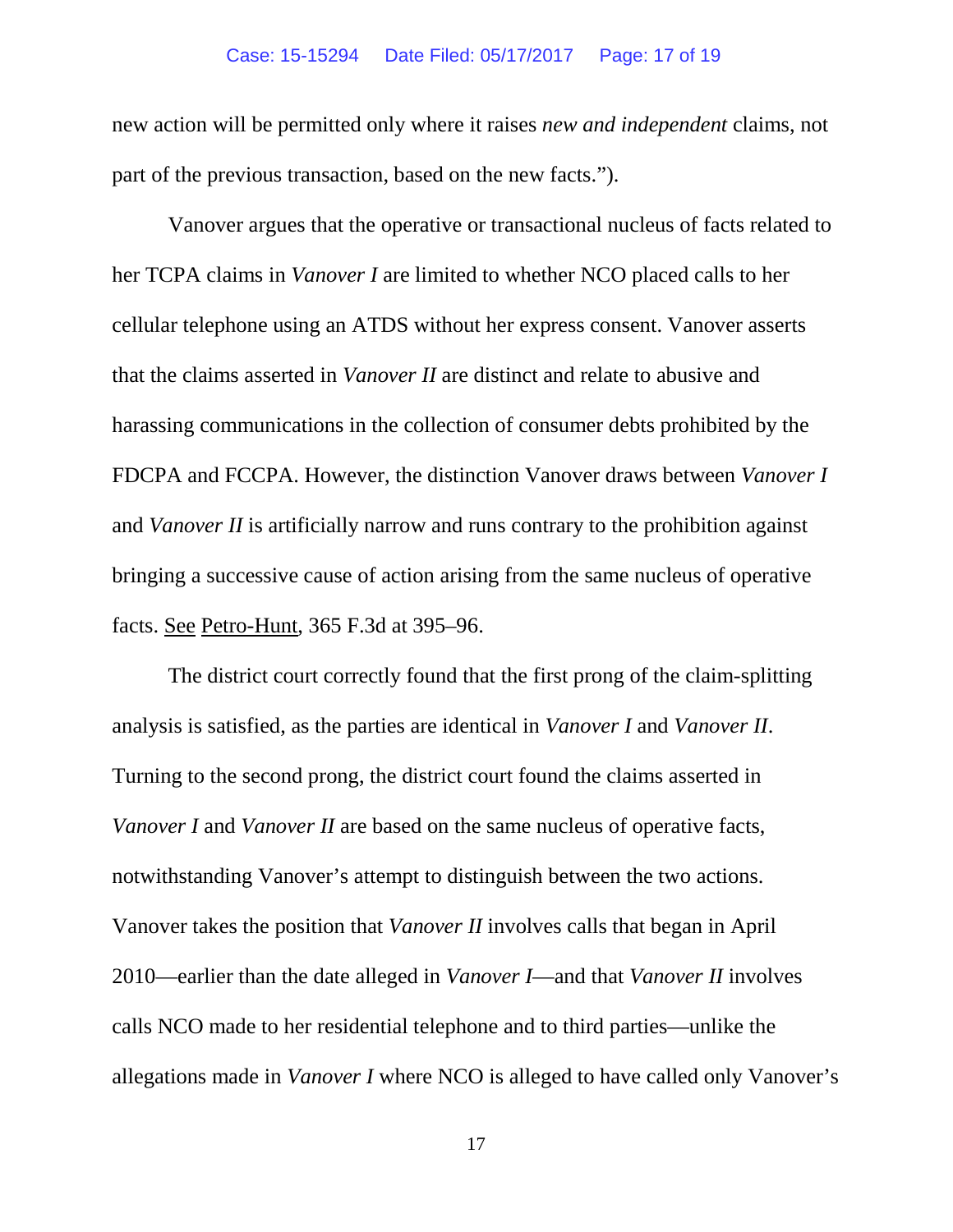cellular telephone. The district court concluded that the claims in *Vanover II* are still based upon the same collection efforts set forth in *Vanover I*, regardless of whether the calls were placed to cellular telephone calls, residential telephones, or to third parties. The trial judge also determined that merely extending the time frame in *Vanover II* to cover an earlier period than was alleged in *Vanover I* does not impact the claim-splitting analysis, since splitting the time frame into two different periods does not create a separate transaction. The district court correctly concluded that all of the alleged wrongs by NCO occurred consecutively in time and prior to filing the compliant in *Vanover I*; hence, the collection efforts which form the basis of *Vanover I* and *Vanover II* arise from the same transaction or series of transactions. Stated differently, the factual bases for both lawsuits are related in time, origin, and motivation, and they form a convenient trial unit, thereby precluding Vanover from splitting her claims among the lawsuits.

Finally, the district court found that claim-splitting is not defeated by Vanover's addition of causes of action in *Vanover II*. See Trustmark Ins. v. ESLU, Inc., 299 F.3d 1265, 1270 (11th Cir. 2002) (holding that res judicata prevented a plaintiff from bringing successive lawsuits for separate breaches of the same contract, committed by the same party, and involving the same general type of conduct even where different causes of action are alleged); Myers v. Colgate-Palmolive Co., 102 F. Supp. 2d 1208, 1224 (D. Kan. 2000) (holding that rule